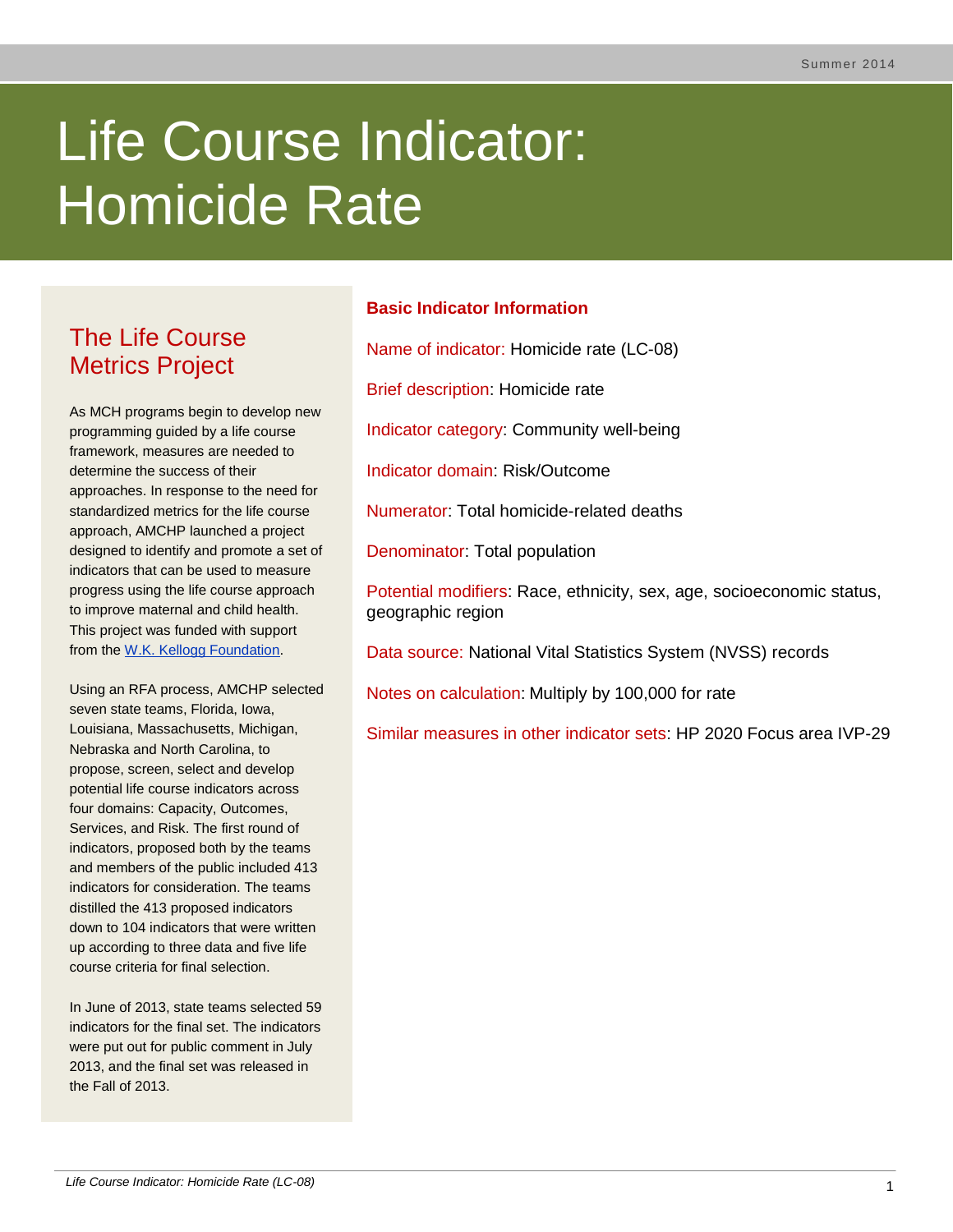# **Life Course Criteria**

#### *Introduction*

Growing evidence suggests the social environment has an impact on health. Research on this relationship is focused on aspects of support and cohesion within the social environment. These concepts are often discussed as 'social capital' across populations. Social capital is the collection of features of social organization – such as civic participation, norms of reciprocity, and trust in others – that help facilitate cooperation for mutual benefit. In an attempt to clarify social capital and to assess its importance to social policy, Forrest and Kearns (2001) identify eight domains of social capital. Social capital, they argue, is composed of the following: empowerment; participation; associational activity and common purposes; supporting networks and reciprocity; collective norms and values; trust; safety; and belonging. Homicide has implications for all of the domains of social capital (22).

Homicide is related to community well-being and wider social conditions such as poverty and low education, racial composition, and the disruption of family structure. Homicide events influence larger, community-level aspects of social capital (i.e. trust, safety, belonging) and impact life course trajectories, turning points, and transitions, for victims, perpetrators, and their families (1). Homicide rate is an important life course indicator for both individual level health effects and overall social capital within and across populations.

#### *Implications for equity*

Homicide is deeply rooted in equity issues. Tcherni (2011) has examined how homicide and social conditions are intertwined. Research suggests there are three major structural factors related to homicide: poverty and low education, racial composition, and the disruption of the family structure (1).

Poverty and low-education are often highly connected (1). Poverty stricken neighborhoods often lack social control and cohesion (1). Lack of social control and cohesion can lead to community disorganization which corresponds with a higher tolerance for disorder (1). Conflict in impoverished areas is more likely to be resolved through physical means than verbal communication, and poverty leads to higher incidences of conflict in relationships (1). Youth raised in poverty are typically exposed to higher incidences of interpersonal conflict and also experience harsher, inconsistent discipline and less supervision than youth raised in non-impoverished areas (1).

Another social factor correlated with homicide is disruption of family structure. Single parent homes lack economic resources, time and energy to be involved in building community, which serves as a protective factor against homicide (1). Additionally, separated women tend to have elevated levels of interpersonal violence between previous partners (17). Unstable household arrangements have adverse effects on children and play a crucial role in adolescent delinquency, which is also related to homicide rates.

Racial composition of a neighborhood also is related to homicide rate. Among young males 15-34 years of age, African-American men are 12 times more likely than White men to be victims of homicide and Hispanic men are four times more likely as White men to be victims of homicide (23). Homicide rates are higher in neighborhoods that have higher concentrations of African-Americans and Hispanics, however, large portions of these rates are attributable to neighborhood and social characteristics (23). A study of 10 major U.S. cities found two measures of social disadvantage, percent of households headed by a female and lower levels of educational attainment, explained a large portion of higher homicide rates in neighborhoods with high concentrations of African-Americans or Hispanics (23). These data support the Social Disorganization theory, which states higher homicide rates in neighborhoods with high concentrations of African-Americans and Hispanics are attributable to the social conditions of that neighborhood (24). Additionally, neighborhoods with low social capital are unable to maintain a safe environment because the community lacks shared common values and informal social controls (25).

Beyond descriptive differences across populations, homicide rate is a larger measure of inequity of wider social conditions and structural factors. There is evidence that homicide rate affects social capital, just as social capital affects homicide rate. High rates of violent crime promote fear in a community leading to constraints on social interaction, withdrawal from community life, and disorder within the neighborhood (25, 26, 27). Homicide rate also is strongly spatially clustered. Lowering homicide rates will not only contribute to health equity, but also broader social equity across communities.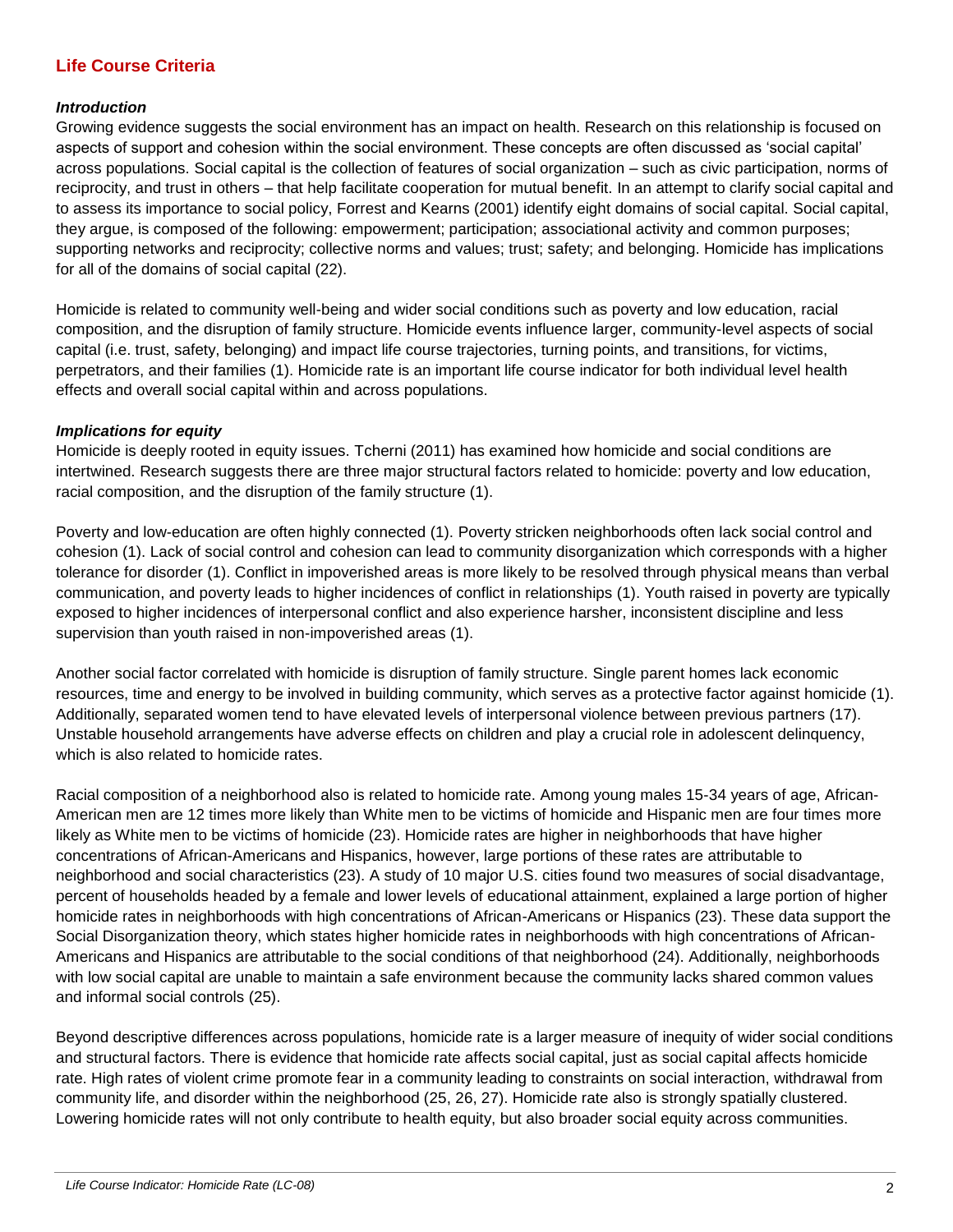#### *Public health impact*

Violence, in itself, is a major contributor to premature death, injury, and disability, and highly influences quality of life (12). The consequences of violence for victims and those exposed to it are severe, including serious physical injuries, posttraumatic stress disorder (PTSD), depression, anxiety, substance abuse, and other long-term health problems associated with the bio-psychosocial effects of such exposure (15). Many urban youth experience trauma and may have PTSD from exposure to violence. One study found that more than 75 percent of urban elementary school children living in highviolence neighborhoods had been exposed to community violence and other studies have shown that 35 percent of urban youth exposed to community violence develop PTSD (16). The negative effects of exposure to homicide and violence also may manifest themselves as violence and criminal behavior, particularly among adolescents and young adults who were exposed as children (19). This reaction to violence creates a self-perpetuating cycle in communities most affected by homicide and violence. Homicide also influences other aspects of public health. For example, violence (or perceived violence) influences physical activity rates, particularly because if a community is perceived as violent or unsafe, members of the community are less likely to be physically active outdoors (20). The public health implications of changing the rates of homicide in the United States are far-reaching, from improved mental health outcomes to higher social cohesion, and resulting in improved social capital, and reduced mortality and morbidity.

#### *Leverage or realign resources*

Historically, homicide has not been considered a public health issue. Until recently, the focus on prevention of homicide and violence were outside the scope of public health, and instead belonged to other jurisdictions, such as city and state municipalities, justice systems, and law enforcement. Given that the factors influencing ongoing violent victimization are varied and include a number of health and social issues, the aforementioned entities would serve as potential collaborators for public health advocates aiming to reduce homicide rates. Neighborhood associations and schools in high-risk areas also may be ideal places to leverage community support and advocacy.

Recently, programs like Chicago's Cease-Fire have been tackling homicide from a multifaceted approach by including public health program design with interventions, clergy and community mobilization, educational campaigns, and involvement of police and prosecution. Cease-Fire has formed partnerships with businesses, churches, community organizations, police, schools, and other human service agencies. This program has been successful at reducing homicide crime and has been used as a program model for other cities (13). Further, given that high rates of homicide and violence are associated with increased community tolerance for social disorder, public health leaders can collaborate with community members to build social capital from within, working to improve feelings of community control and investment by improving advocacy skills and voter registration rates.

Homicide is the second leading cause of death for youth between the ages of 15-24, creating a need for youth engagement in violence prevention (28). The Centers for Disease Control and Prevention (CDC) funds six National Centers of Excellence in Youth Violence Prevention that implement comprehensive strategies that engage the community to reduce youth violence (28). Youth Empowerment Solutions (YES) is one such strategy developed at the University of Michigan by the Michigan Youth Violence Prevention Center academic-community partnership (28). The project goals are to "provide youth with opportunities for meaningful involvement in preventing youth violence and creating community change, enhance neighborhood organizations ability to engage youth in their activities, and change the social and physical environment to reduce and prevent violence (28)." Evaluation of the program has shown YES participants had better conflict resolution skills and were less likely to be victims of neighborhood crime (29). A school-based intervention, Second Step, was developed at Virginia Commonwealth University to reduce impulsive and aggressive behaviors and increase protective factors and social-emotional competence (28). The Second Step curriculum uses discussion, teacher modeling, coaching skills, and role playing to focus on building skills surrounding empathy, impulse control and problem solving and anger management (28). Evaluations of the program have shown reductions in physical aggression in the classroom (30). These programs and others designed by National Centers of Excellence in Youth Violence Prevention serve as models for youth violence prevention interventions.

## *Predict an individual's health and wellness and/or that of their offspring*

As described by Settersten (2003), trajectories in life course chart the course of an individual's experiences over time (11). Therefore, it is important to identify opportune moments related to homicide in order to find ideal times / ages / circumstances at which to intervene and prevent the perpetration of this kind of crime. Settersten (2003) also highlights turning points as significant events that mark when a trajectory takes a certain form or direction (11). Prior exposure to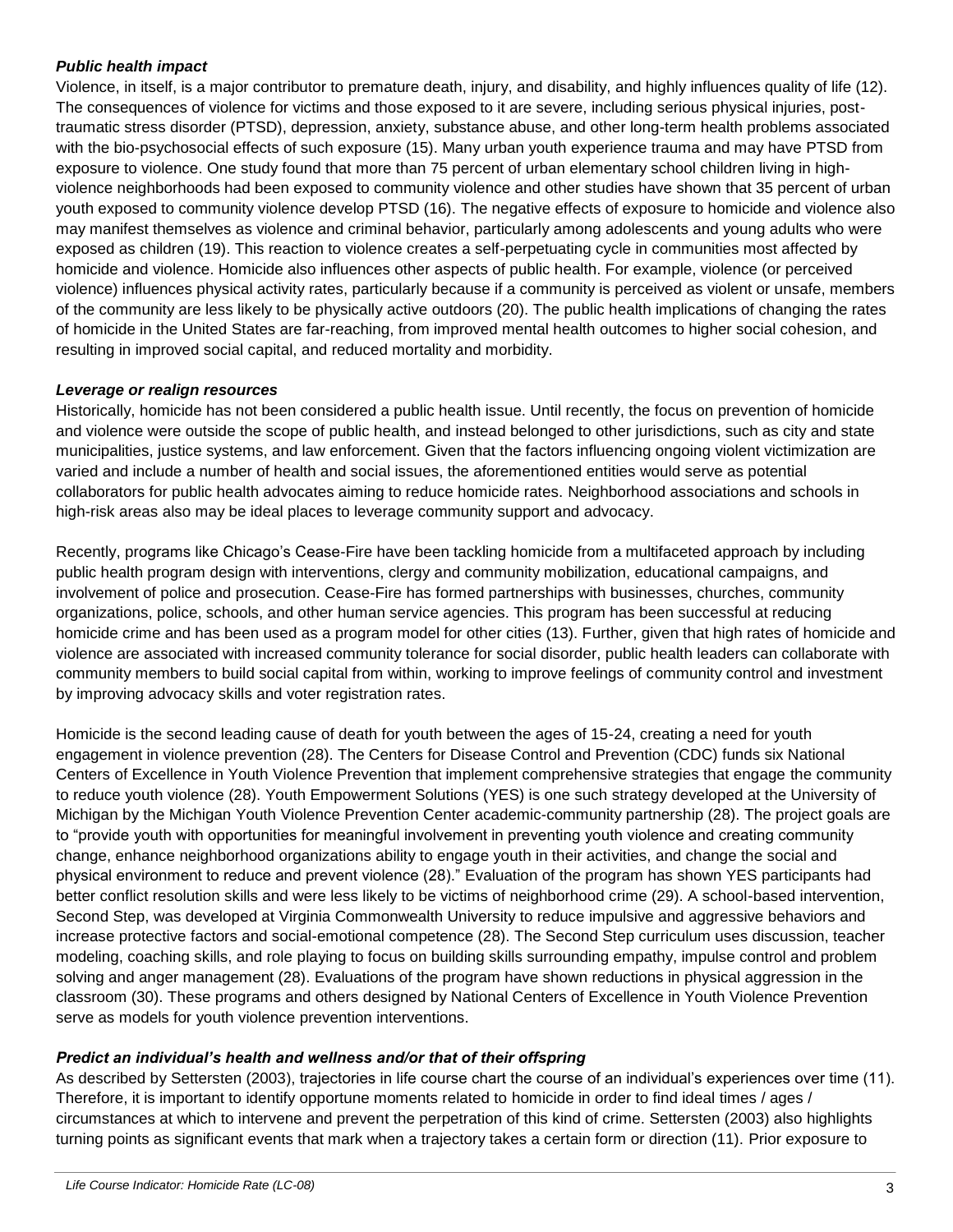violence, prior perpetration of crimes, and maltreatment during childhood (18) are important risk factors for subsequent violent activity and these may serve as useful turning points or opportunities to affect individuals' trajectories. This is exemplified in how homicide reflects psychosocial conditions. Brezina (2009) states that youth who anticipate early death and hopelessness are more likely to take risks and engage in reckless behaviors (21). Sharkey et al found homicides occurring near the home of preschoolers have negative effects on their attention levels, impulse control, and preacademic skills, possibly due to increases in parental stress (32).

In 2012, 12,765 people were victims of homicide (33). An estimated seven to 10 close relatives, in addition to the victim's neighbors, friends and coworkers, are left to deal with the consequences of each homicide (34). Relatives of people who have been lost to sudden and violent deaths experience a wide range of mental health problems including PTSD, alcohol and drug abuse/dependence, suicidal thoughts, major depressive disorder and prolonged grief disorder (35). Symptoms can persist for years after the death has occurred (35).

Poverty/low education, neighborhood factors, and family structure may influence homicide rates (1). Public health professionals, as well as strong collaborations with other disciplines, may be able to change trajectories in the life course by intervening through increased social control and cohesion, conflict resolution skill building, family mediation including appropriate and consistent parental discipline. These factors could influence critical and transitional periods throughout a child's life, particularly as the child moves toward adolescence and young adulthood where homicide has the highest potential of affecting a person's life. Homicide also can influence life course trajectories for children of homicide victims. Children who are exposed to violence may experience higher rates of PTSD, depression, anxiety and substance abuse(15).

# **Data Criteria**

## *Data availability*

Information on U.S. mortality, including homicide, is collected by state registries and provided to the National Center for Health Statistics (NCHS) National Vital Statistics System (NVSS). NVSS is an intergovernmental sharing of data whose relationships, standards, and procedures form the mechanism by which NCHS collects and disseminates the nation's official vital statistics. Vital event data are collected and maintained by the jurisdictions that have legal responsibility for registering vital events; these entities provide the data via contracts to NCHS. Vital events include births, deaths, marriages, divorces and fetal deaths. In the United States, legal authority for the registration of these events resides individually with the 50 states, two cities (Washington, DC, and New York City), and five territories (Puerto Rico, the Virgin Islands, Guam, American Samoa and the Commonwealth of the Northern Mariana Islands).

Vital Statistics data are available online in downloadable public use files, through pre-built tables in VitalStats, and through the ad-hoc query system CDC WONDER (Wide-ranging Online Data for Epidemiologic Research). Death certificate data is available by underlying cause of death (detailed mortality) for 1999-2010, and CDC WONDER includes this data at the county level as well.

#### *Data quality*

Standard forms for the collection of the data and model procedures for the uniform registration of the events are developed and recommended for state use through cooperative activities of the states and NCHS. As reported in the NCHS publication *U.S. Vital Statistics System, Major Activities and Developments, 1950-1995*, efforts to improve the quality and usefulness of vital statistics data are ongoing. NCHS uses techniques such as testing for completeness and accuracy of data, querying incomplete or inconsistent entries on records, updating classifications, improving timeliness and usefulness of data, and keeping pace with evolving technology and changing needs for data. Work with state partners to improve the timeliness of vital event reporting is ongoing, and NCHS is working closely with National Association of Public Health Statistics and Information Systems and the Social Security Administration to modernize the processes through which vital statistics are produced in the United States, including implementation of the 2003 revised certificates.

However, the death reporting systems will vary state by state. Medical examiners and coroners determine the cause and mode of death in each county. A study conducted by the Oklahoma statewide Medical Examiner and Vital Statistics Office surveillance systems that compared reporting on violent injury death methods (including homicide) in the state of Oklahoma found that sensitivity rates were higher in the Medical Examiner system for homicides (99.2 percent versus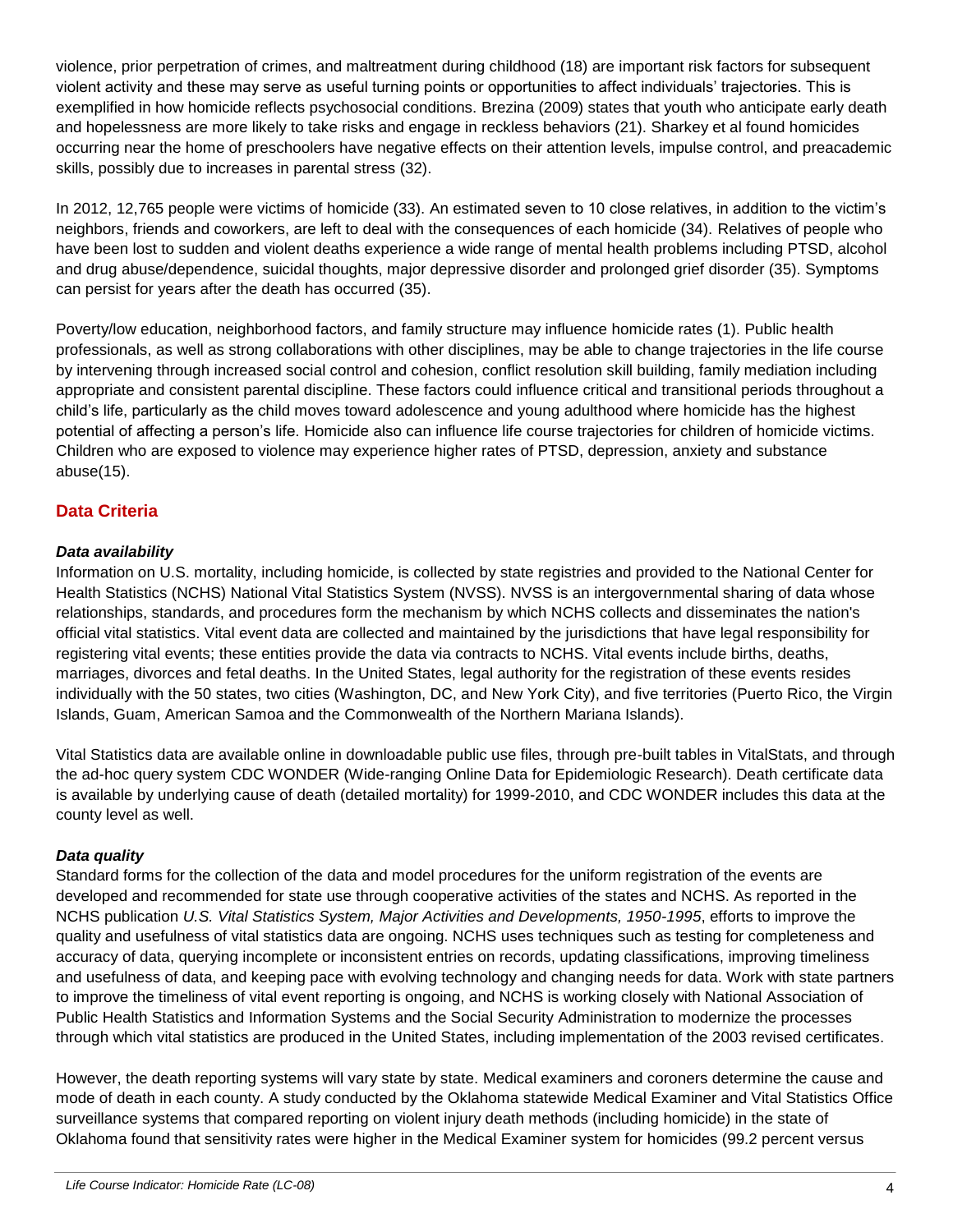90.7 percent). Positive predictive value rates were higher in the Vital Statistics system (99.1 percent versus 95.0 percent)(2). Other studies have demonstrated the usefulness of mortality rates through Medical Examiner and Surveillance Systems (4-10). The National Violent Death Reporting System (NVDRS) is a surveillance system that pulls together data on violent deaths including information about homicides from a variety of sources, including death certificates, coroner/medical examiner reports, law enforcement reports and crime laboratories (36). These data may be useful in determining opportunities for prevention because they include more information on why an event may have occurred, however NVDRS data are only available for the 32 states that currently participate (36).

#### *Simplicity of indicator*

The level of complexity in calculating and explaining this indicator is low. The numerator and denominator are simple as they are both calculated by state-level data. Data weighting, indexing or adjustments are not required as they are actual counts not sample counts and the statistical formula is straightforward. Homicide is a standard definition according to the law on all vital records. The indicator is straightforward and easy to communicate to the public and partners.

#### **References**

1. Tcherni M. Structural Determinants of Homicide: The Big Three. Journal of Quantitative Criminology 2011;27(4):475-496.

2. Comstock RD, Mallonee S, Jordan F. A comparison of two surveillance systems for deaths related to violent injury. Inj Prev 2005;11(1):58-63.

3. Control NCfIPa. Web-based Injury Statistics Query and Reporting System. In.

4. Hanzlick R. Characteristics of death certifiers and institutions where death is pronounced--Fulton County, Georgia, 1991. 1993(0149-2195 (Print)). 5. Hanzlick R. Death certificates. The need for further guidance. (0195-7910 (Print)).

6. Hanzlick R, Parrish RG. The role of medical examiners and coroners in public health surveillance and epidemiologic research. Annu Rev Public Health 1996;17:383-409.

7. Conroy C, Russell JC. Medical examiner/coroner records: uses and limitations in occupational injury epidemiologic research. J Forensic Sci 1990;35(4):932-7.

8. Kung HC, Parrish RG, Spitler J. The abstractability and consistency of medical examiner/coroner reports: results from the 1993 National Mortality Followback Survey pilot. J Forensic Sci 1996;41(1):86-93.

9. Goodman RA, Istre GR, Jordan FB, Herndon JL, Kelaghan J. Alcohol and fatal injuries in Oklahoma. J Stud Alcohol 1991;52(2):156-61.

10. Davis GG. Mind your manners. Part I: History of death certification and manner of death classification. Am J Forensic Med Pathol 1997;18(3):219-23.

11. Settersten Jr RA. Propositions and controversies in life-course scholarship. Invitation to the life course: Toward new understandings of later life 2003:15-45.

12. Macdonald G. Violence and health: the ultimate public health challenge. Health Promotion International 2002;17(4):293-295.

13. Skogan H, Bump, and Dubois,. Executive Summary: Evaluation of CeaseFire-Chicago. In; 2008.

14. Control CfD. Youth Violence Facts at a Glance; 2012.

15. Lynch M. Consequences of children's exposure to community violence. Clin Child Fam Psychol Rev 2003;6(4):265-74.

16. Hill HM, & Jones, L.P. Children's and parents' perceptions of children's exposure to violence in urban neighborhoods. Journal of the National Medical Association 1997;89:270-276.

17. Bachman R, Saltzman LE. Violence against women: Estimates from the redesigned survey: US Department of Justice, Office of Justice Programs, Bureau of Justice Statistics Washington, DC; 1995.

18. Manly JT, Oshri A, Lynch M, Herzog M, Wortel S. Child neglect and the development of externalizing behavior problems: associations with maternal drug dependence and neighborhood crime. Child Maltreat 2013;18(1):17-29.

19. Vaske J, Boisvert D, Wright JP. Genetic and Environmental Contributions to the Relationship Between Violent Victimization and Criminal Behavior. Journal of Interpersonal Violence 2012;27(16):3213-3235.

20. Institute P. A Public Health Approach to Preventing Violence: FAQ. In; 2009.

21. Brezina T, Tekin E, Topalli V. "Might Not Be a Tomorrow": A Multimethods Approach to Anticipated Early Death and Youth Crime. Criminology 2009;47(4):1091-1129.

22. Forrest, Ray and Ade Kearns. 2001. "Social Cohesion, Social Capital and the Neighborhood." Urban Studies 38(12): 2125-2143.

23. Jones-Webb R, Wall M. Neighborhood racial/ethnic concentration, social disadvantage, and homicide risk: an ecological analysis of 10 U.S. cities. Journal Of Urban Health: Bulletin Of The New York Academy Of Medicine [serial online]. September 2008;85(5):662-676.

24. Morenoff, J. D., Sampson, R. J. and Raudenbush, S. W. (2001),Neighborhood Inequality, Collective Efficacy, and the Spatial Dynamics of Urban Violence. Criminology, 39: 517–558. doi: 10.1111/j.1745-9125.2001.tb00932.x

25. Rosenfeld R, Messner S, Baumer E. Social Capital and Homicide. Social Forces. September 2001;80(1):283-309. Available from: Business Source Premier, Ipswich, MA. Accessed August 5, 2014.

26. Liska A, Warner B. Functions of Crime: A Paradoxical Process. American Journal of Sociology [serial online]. 1991:1441